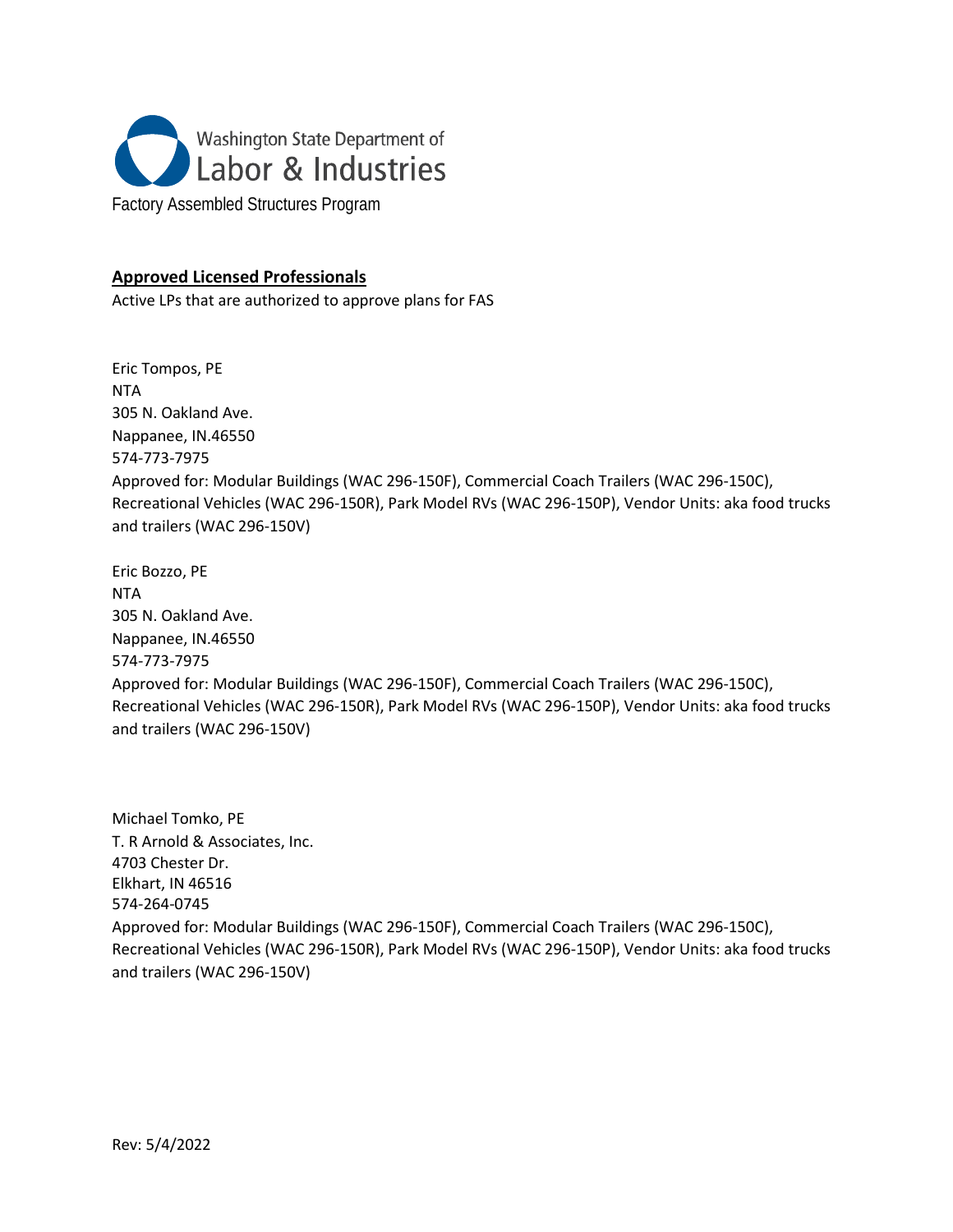Lorenzo Dimalanta, PE T. R Arnold & Associates, Inc. 4703 Chester Dr. Elkhart, IN 46516 574-264-0745 Approved for: Modular Buildings (WAC 296-150F), Commercial Coach Trailers (WAC 296-150C), Recreational Vehicles (WAC 296-150R), Park Model RVs (WAC 296-150P), Vendor Units: aka food trucks and trailers (WAC 296-150V)

Nabel Daniel, PE Twining Consulting Inc. dba RADCO Contact: Kim Rose 18071 Mt. Washington St. Fountain Valley, CA. 92709 (562) 272-7231 Approved for: Modular Buildings (WAC 296-150F), Commercial Coach Trailers (WAC 296-150C), Recreational Vehicles (WAC 296-150R), Park Model RVs (WAC 296-150P), Vendor Units: aka food trucks and trailers (WAC 296-150V)

BHC Consultants Contact: William Hill, CBO, ACO Director, Building and Construction Code Compliance p. 206.505.3400 d. 206.357.9923 m. 206.718.8331 [William.hill@bhcconsultants.com](mailto:William.hill@bhcconsultants.com) Approved for: Modular Buildings (WAC 296-150F), Commercial Coach Trailers (WAC 296-150C)

BHC Consultants Contact: Shane Daugherty, Assoc. AIA Assistant Manager, Building and Construction Code Compliance m. 360.227.9643 [shane.daugherty@bhcconsultants.com](mailto:shane.daugherty@bhcconsultants.com) Approved for: Modular Buildings (WAC 296-150F), Commercial Coach Trailers (WAC 296-150C)

Ian Lehrer, PE PFS TECO 1507 Matt Pass Cottage Grove, WI. 53527 608-839-1013 Approved for: Modular Buildings (WAC 296-150F), Commercial Coach Trailers (WAC 296-150C)